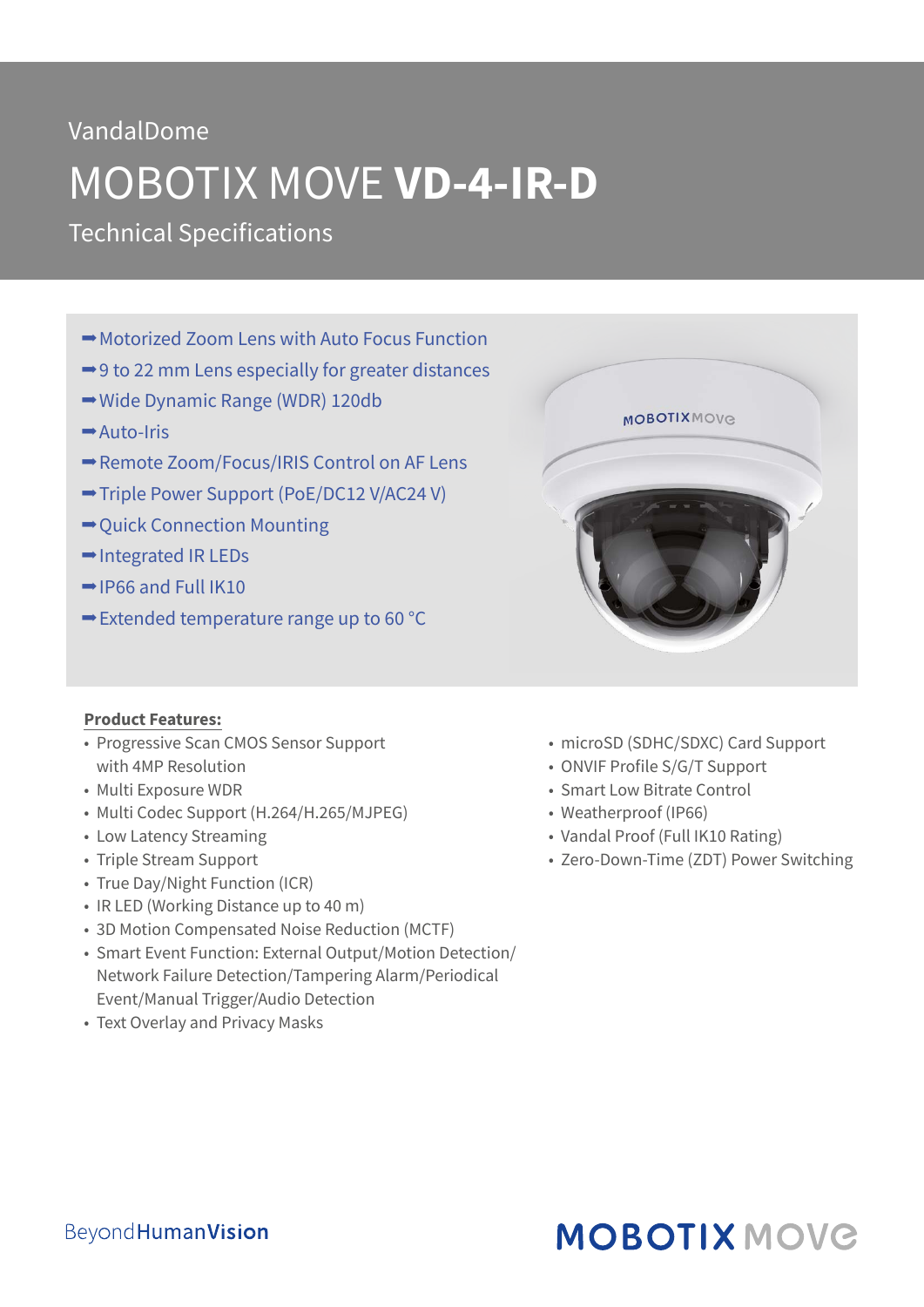#### **Auto Focus**

The MOBOTIX MOVE VandalDome VD-4-IR-D can perform fast, reliable auto focus and can adapt to different indoor and outdoor scenes through its unique algorithm. As auto focus can be done by camera itself, no on-site focus adjustment is required.



#### **IK10 Rating**

The MOBOTIX MOVE VandalDome VD-4-IR-D is fully protected against punishing weather, vandals, vibration and shock. Its durability translates into better reliability and usability by reducing maintenance time.

### **Technical Specifications**

| MOBOTIX MOVE VandalDome VD-4-IR-D |                                                                                               |                                                                                              |  |  |
|-----------------------------------|-----------------------------------------------------------------------------------------------|----------------------------------------------------------------------------------------------|--|--|
| <b>MOBOTIX Order Number</b>       | Mx-VD1A-4-IR-D                                                                                |                                                                                              |  |  |
| Image Sensor                      | 4MP<br>1/3" Progressive CMOS                                                                  |                                                                                              |  |  |
| <b>Effective Pixels</b>           | $H \times V = 2688 \times 1512$ (4MP)                                                         |                                                                                              |  |  |
| <b>Pixel Size</b>                 | $2.0 \mu m$                                                                                   |                                                                                              |  |  |
| Frame Rate (Maximum)              | H.264/H.265: WDR 4MP@30 fps + d1@30 fps<br>MJPEG: 1080p@30 fps                                |                                                                                              |  |  |
| Lens                              |                                                                                               |                                                                                              |  |  |
| Minimum Illumination              | Color<br>B/W                                                                                  | $0.1$ lux<br>$0.01$ lux                                                                      |  |  |
| Lens                              | Motorized Zoom Lens<br>Focal Length<br>Horizontal (Field of View) Vertical<br>(Field of View) | Focus, Zoom, DC Iris,<br>F1.6, 9 to 22 mm<br>35° (Wide), 15° (Tele)<br>20° (Wide), 9° (Tele) |  |  |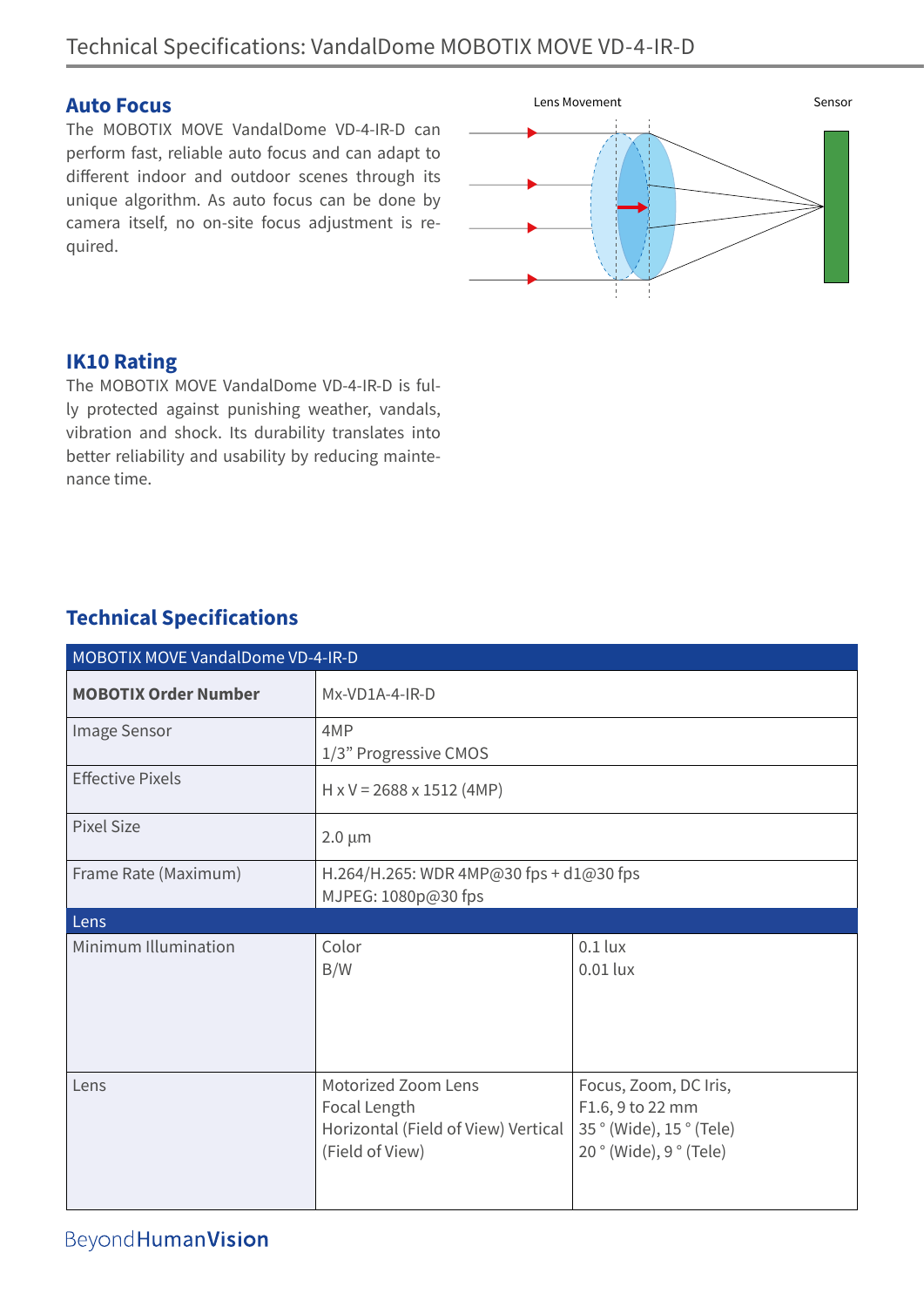

| Camera                    |                                                                                                                                                            |  |
|---------------------------|------------------------------------------------------------------------------------------------------------------------------------------------------------|--|
| Day and Night             | Automatically removable IR-cut Filter                                                                                                                      |  |
| <b>Shutter Time</b>       | 1 to 1/10K sec.                                                                                                                                            |  |
| <b>WDR</b>                | Yes                                                                                                                                                        |  |
| <b>EIS</b>                | No                                                                                                                                                         |  |
| Zoom                      | Optical 2.4x, digital 10x                                                                                                                                  |  |
| Image<br>Settings         | Color, Brightness, Sharpness, Contrast White Balance,<br>Exposure Control 2DNR, 3DNR, NR by Motion<br>Masking, Text Overlay                                |  |
| <b>Corridor Mode</b>      | 90°, 180°, 270° Rotation                                                                                                                                   |  |
| Video Codec               |                                                                                                                                                            |  |
| Compression               | H.264/H.265/MJPEG                                                                                                                                          |  |
| Streaming                 | Up to 3 individually configurable Streams in H.264/H.265/<br><b>MJPEG</b><br>Configurable Resolution/Frame Rate/Bandwidth LBR/VBR/CBR<br>in H.264/H.265    |  |
| <b>Audio Codec</b>        |                                                                                                                                                            |  |
| Compression               | G.711/G.726/AAC/LPCM                                                                                                                                       |  |
| Streaming                 | 2-Way                                                                                                                                                      |  |
| Audio Input               | Line in                                                                                                                                                    |  |
| <b>Audio Output</b>       | Line out                                                                                                                                                   |  |
| <b>Network</b>            |                                                                                                                                                            |  |
| Interface                 | 10/100 Mbps Ethernet                                                                                                                                       |  |
| Security                  | User Authentication/HTTPS/IP Filter/IEEE 802.1x                                                                                                            |  |
| Supported<br>Protocols    | ARP, PPPoE, IPv4/v6, ICMP, IGMP, QoS, TCP, UDP, DHCP, UPnP,<br>SNMP, SMTP, RTP, RTSP, HTTP, HTTPS, FTP, NTP, DDNS, SMBv2                                   |  |
| <b>ONVIF</b>              | Profile S/G/T conformant                                                                                                                                   |  |
| <b>System Integration</b> |                                                                                                                                                            |  |
| Analytics                 | Motion Detection/Tampering/Audio Detection                                                                                                                 |  |
| <b>Event Triggers</b>     | External Input, Analytics, Network Failure Detection,<br>Periodical Event, Manual Trigger                                                                  |  |
| <b>Event Actions</b>      | <b>External Output Activation</b><br>Video and Audio Recording to Edge Storage File Upload:<br>FTP, Network Share and Email Notification: HTTP, FTP, Email |  |
| General                   |                                                                                                                                                            |  |
| Casing                    | <b>Metal and Plastic</b>                                                                                                                                   |  |
| Power                     | PoE IEEE802.3af<br>or DC 12 V, 2.12 A or AC 24 V;<br>max 13.68 W                                                                                           |  |

# **MOBOTIX MOVG**